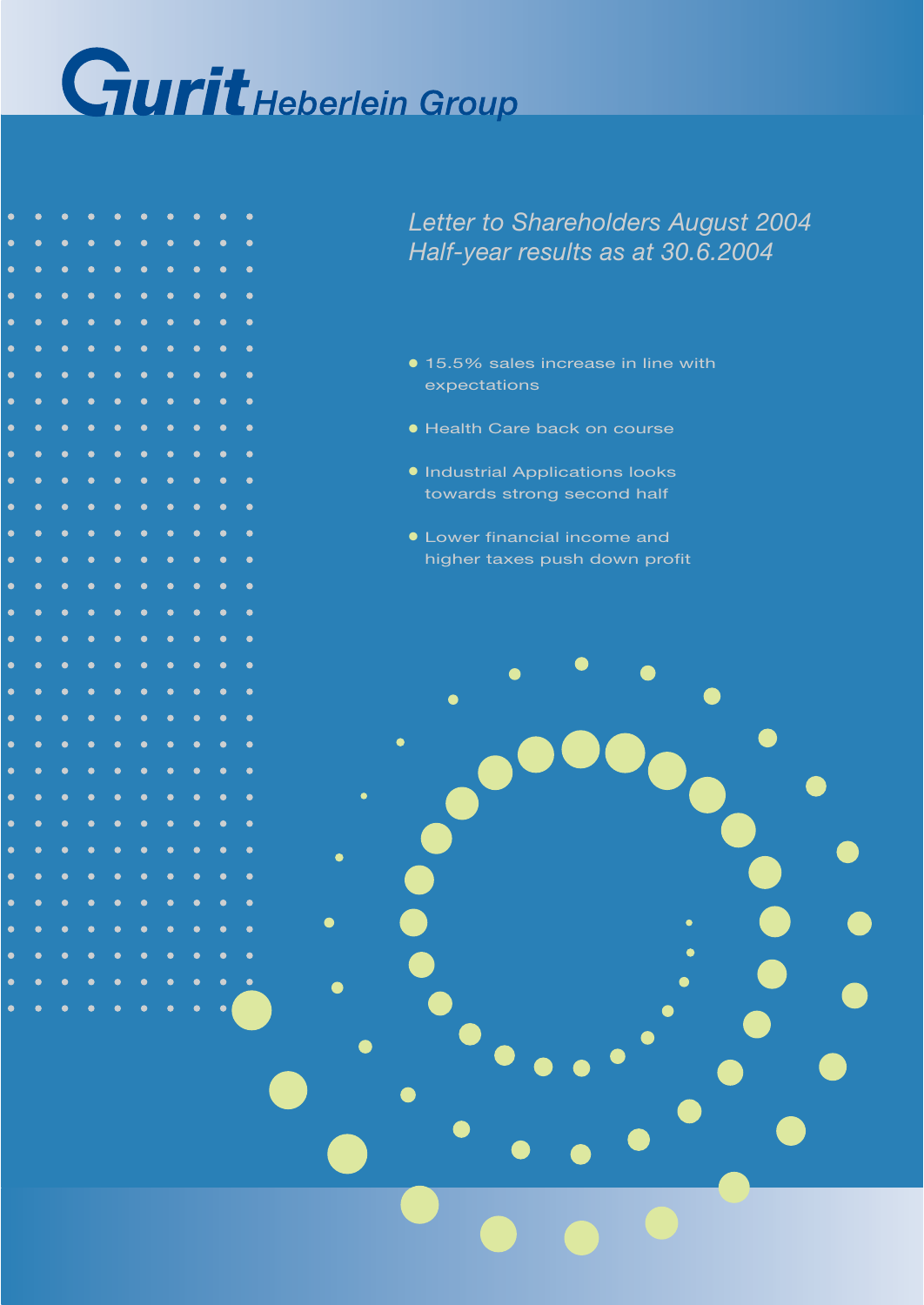## *Moderately improved EBIT*

### Dear Shareholder

During the first six months of 2004 the Gurit-Heberlein Group generated net sales of CHF 292.5 million, a figure that represented a 15.5% increase on last year's CHF 253.2 million and was in line with expectations. The 23.8% increase in sales to CHF 182.1 million reported by Industrial Applications is an indication of the division's continuing dynamism, although the complex nature of the specification trials required for long-term projects means it is not always easy to say exactly when to expect growth for Gurit Composite Technologies. The results posted by Gurit Fiber Technology during the first six months, however, substantially diminished the Division's growth. Here, too, a number of major contracts came in later than expected. In the Health Care Division, Gurit Dental Care posted very encouraging figures and Gurit Medical Business made a welcome recovery; overall, divisional sales were up by 4.1% to CHF 107.9 million. EBITDA, earnings before goodwill, write-offs and depreciation, is the most accurate measure of Gurit's operative success and rose by 6.2% to CHF 35.8 million (previous year CHF 33.7 million). Increased depreciation of CHF 12 million and goodwill write-offs amounting to CHF 6.7 million produced a moderately improved EBIT of CHF 17.1 million, compared with last year's CHF 16.9 million. After reduced financial income and higher taxes, the Group result was 26.7% down on last year's figure and stood at CHF 8.5 million. Gurit looks towards the second half of the year with confidence and expects total sales for the year of around CHF 600 million and a considerably improved Group result.

The Gurit-Heberlein Group, which specializes in Chemical and Synthetics Technology, has now virtually concluded a lengthy period of acquisition and figures for the halfyearly accounts are based largely on internal operative developments.

**Industrial Applications with significant sales increase** The sales reported by the Industrial Applications Division on June 30, 2004, showed a 23.8% increase to CHF 182.1 million. However, the profit figures lagged behind expectations. With important markets such as wind power continuing to consolidate, there has been a growing trend towards sales based on long-term contracts for comprehensive system solutions, which tend to be extremely stable once orders have been placed. At the same time, the shift in emphasis towards bulk users and high-volume orders (wind power, aircraft construction) can result in some upward and downward fluctuations in sales and earnings during a six-month period. Although earnings posted by the solid and well-established Gurit Composite Technologies section were clearly below expectations for the first half of the year, Group Management remains very optimistic about the future. Deliveries to aircraft manufacturers have developed encouragingly and further improvements are in sight. However, margins in this sector have suffered mainly from the fact that invoicing is in dollars. A series of successfully completed specifications trials, major – albeit financially demanding – progress with the extension of facilities in North America and substantial incoming order volumes suggest that the second half of the year will be a strong one for Gurit Composite Technologies. Based on the above-mentioned asymmetric sales developments, the margins in this market segment should again increase in the second half of the year.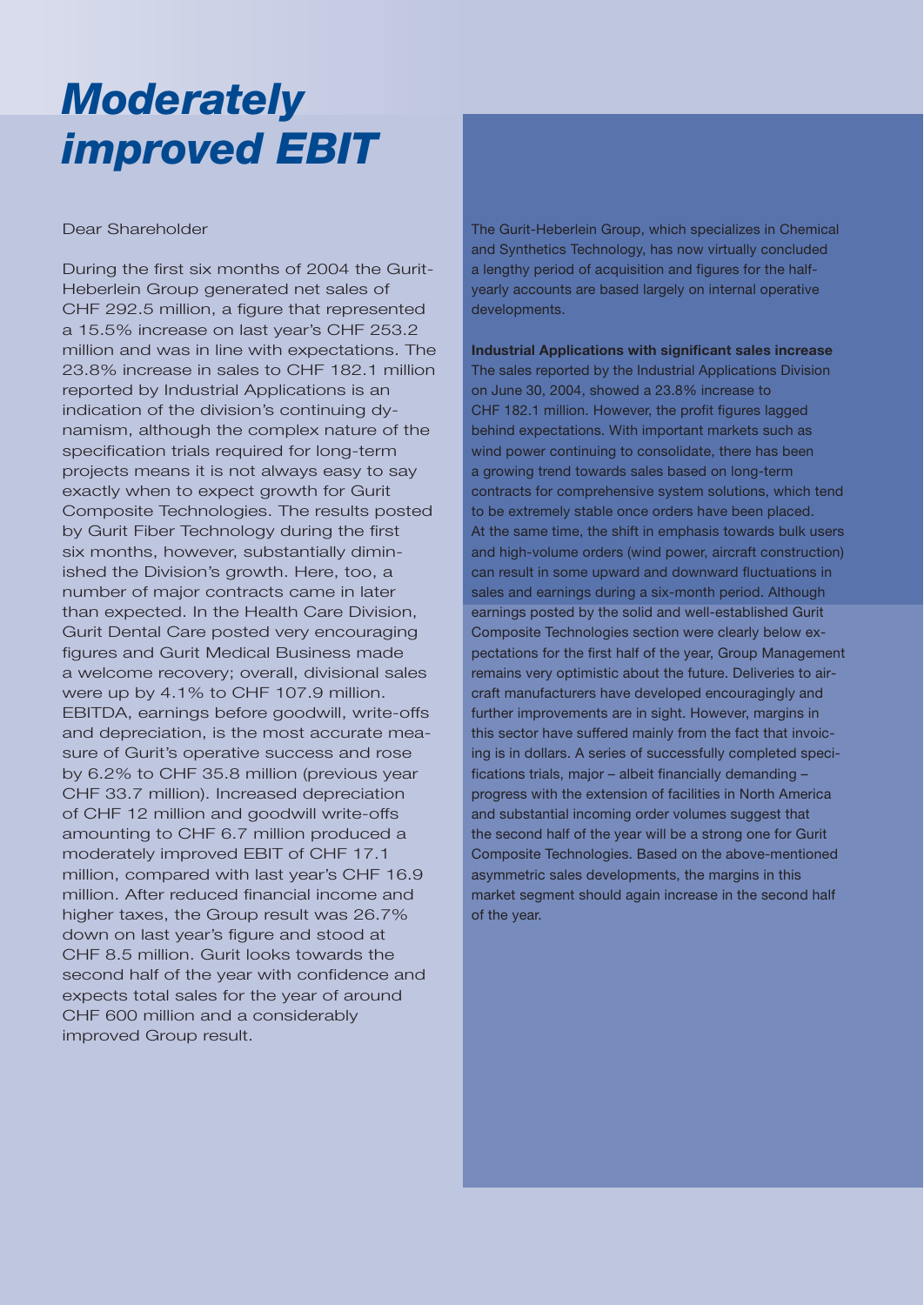Gurit Fiber Technology, on the other hand, will not be able to make good the deficit on sales figures recorded during the first half of the year. Orders discussed for weeks on end were continually postponed until the end of the first half of the year and thus deepened the negative impact of the cyclical downturn. In the case of the German companies, which specialize mainly in large orders, some restructuring will be necessary to make annual output more flexible. Gurit has reacted quickly and from the second half of the year has reverted to a forty-hour week with extremely flexible weekly working times. The cost of restructuring measures designed to make operations more flexible will in future help boost profitability but will still make a dent in figures for the second half of the year.

The Industrial Applications Division closed the first half with an operating profit of CHF 7.3 million, or 20.7% lower than last year's. Compared with last year, depreciation during the first half of 2004 rose strongly as a result of acquisitions and investments (particularly the cost of the expansion work in North America). The EBIT margin fell from 6.3% to an unsatisfactory 4% during the first quarter. Due to the production going on stream now in North America as well as the large orders received in the whole division the margins should see a major improvement during the second half of the year.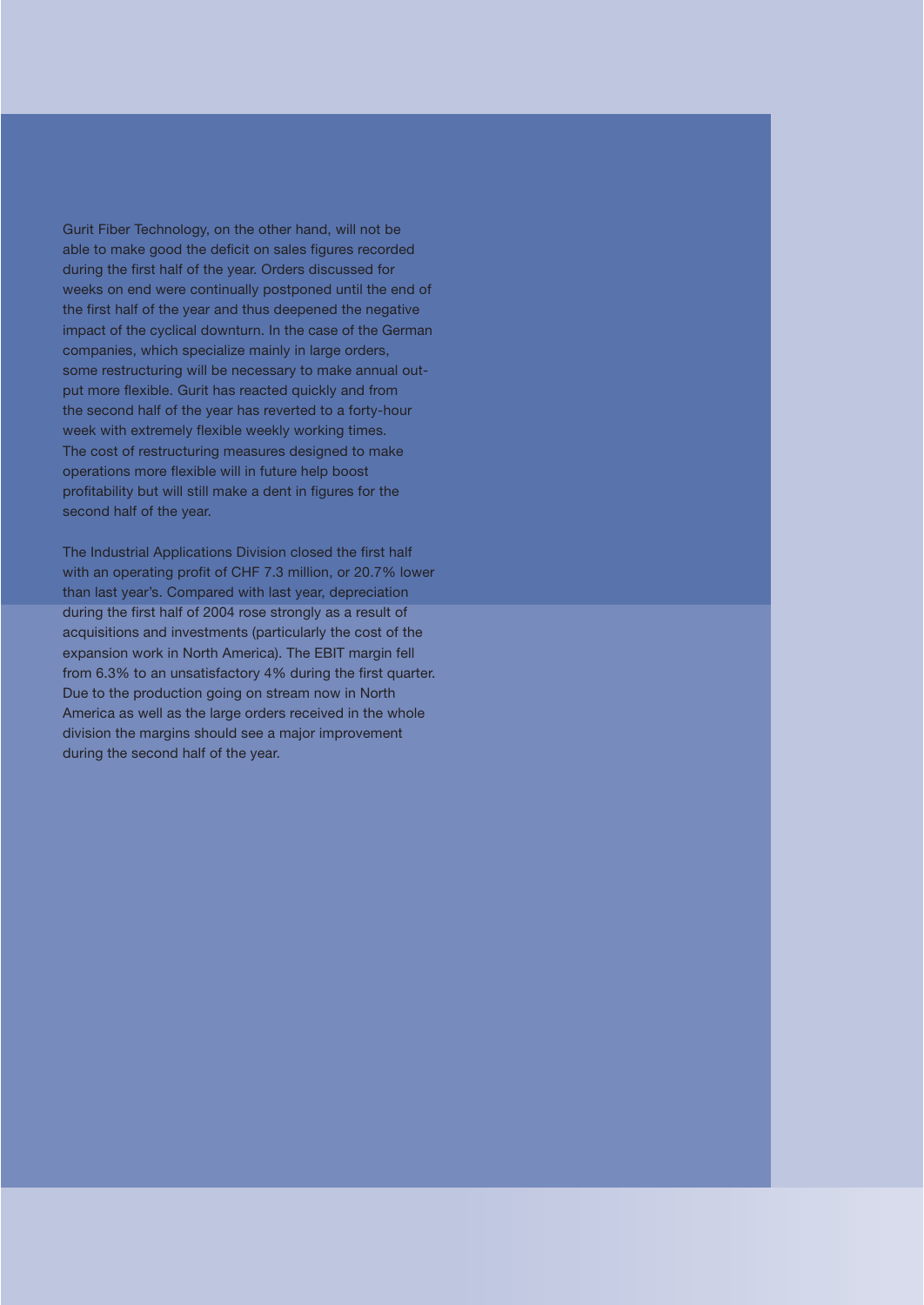#### **Health Care Division on course again**

Compared with the same period last year, the Health Care Division closed the first half with a slight overall increase in sales of 4.1%, from CHF 103.7 million to CHF 107.9 million. In contrast to the serious problems facing the division last year, then, there are very distinct signs of an improvement.

Gurit Dental Care posted good results in practically all sectors. The amalgamation and centralization of operations in North America has begun to pay dividends, and dental business in America improved markedly against last year. In Europe, too, as well as in the Middle East, Gurit Dental Care reported considerable increases in sales.

The fortunes of Gurit Medical Business operations varied considerably. On the one hand, the weakness of the dollar has had a detrimental effect on sales of the respiratory products manufactured and distributed under the Medisize brand while the considerable pressure being exerted by health authorities in Europe to save costs has also pushed down results. On a brighter note, the serious problems afflicting the OEM production of medical disposables in 2003 have now been overcome, with the result that both sales and profits are moving upwards again. For the second half of the year, Gurit Medical Business, too, is looking towards a further improvement in results.

The Division's EBIT improved from CHF 6.3 million last year to CHF 8.5 million. Restructuring measures taken last year have begun to show effect and the EBIT margin during the first half of the year was up from 6.3% to 7.9%. A further improvement to a double-digit figure is expected for the second half of the year that is traditionally stronger especially in the dental business.

#### **Group result**

The Group result for the first half of the year was depressed by lower financial earnings and higher taxes, leading to a 26.7% reduction from last year's CHF 11.6 million to CHF 8.5 million.

#### **Clear improvement expected during second half**

The second half of the year will be considerably stronger than the first six months reflecting the asymmetric sales trends mentioned above. Gurit is expecting a strong improvement in results. For the year overall, Gurit is looking at sales in the region of CHF 600 million and a considerably improved Group result.

#### **Change in the chairmanship**

The previously announced changes in the chairmanship of the Board of Directors are currently being implemented: Dr. Paul Hälg succeeds Robert Heberlein as Chairman of the Board with effect from September 1, 2004.

Yours sincerely Gurit-Heberlein AG

Robert Heberlein Dr. Rudolf Wehrli Chairman Chief Executive Officer of the Board of Directors

 $R$   $CL$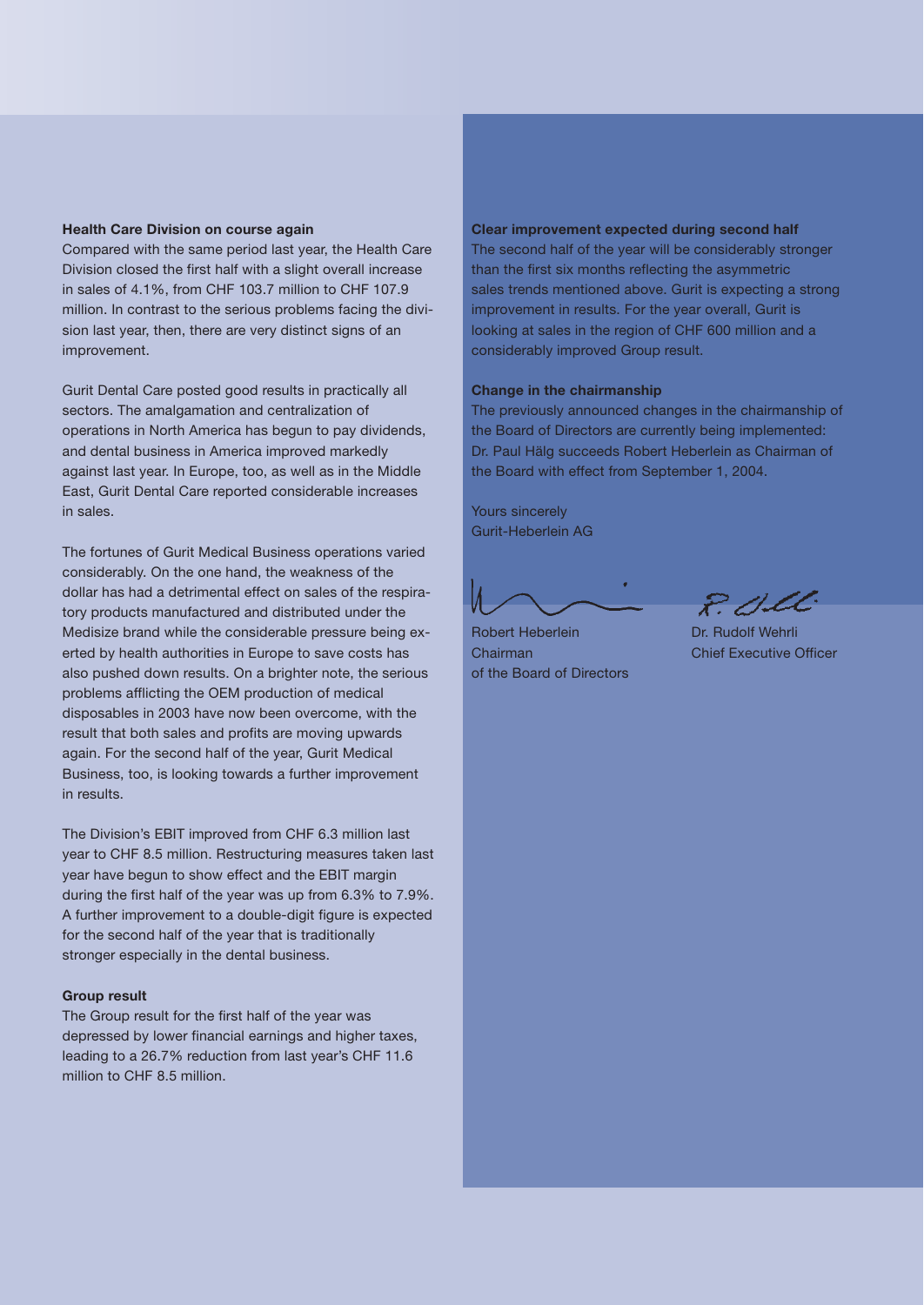### *Group Income Statement*

| in CHF 1000                                    |                         |                  |                         |
|------------------------------------------------|-------------------------|------------------|-------------------------|
|                                                | first half-year<br>2004 | Change<br>in $%$ | first half-year<br>2003 |
| <b>Net sales</b>                               | 292 500                 | $+15.5%$         | 253 200                 |
| Cost of goods and materials                    | $-125100$               |                  | $-106500$               |
| Personnel, marketing                           |                         |                  |                         |
| and administrative expenses                    | $-132900$               |                  | $-113300$               |
| Other operating expenses/earnings              | $+1300$                 |                  | $+300$                  |
| <b>EBITDA</b>                                  | 35 800                  | $+6.2%$          | 33 700                  |
| Depreciation                                   | $-12000$                |                  | $-9800$                 |
| <b>EBITA</b>                                   | 23 800                  | $-0.4%$          | 23 900                  |
| <b>Amortisation Goodwill</b>                   | $-6700$                 |                  | $-7000$                 |
| <b>EBIT</b>                                    | 17 100                  | $+1.2%$          | 16 900                  |
| Financial result                               | $-3700$                 |                  | $-1600$                 |
| <b>Profit before tax</b>                       | 13 400                  | $-12.4%$         | 11 500                  |
| Earnings tax                                   | $-4700$                 |                  | $-3800$                 |
| <b>Profit after tax</b>                        | 8700                    | $-24.3%$         | 11 500                  |
| Minority interests                             | $-200$                  |                  | $+100$                  |
| <b>Group result (excl. Minority interests)</b> | 8 500                   | $-26.7%$         | 11 600                  |
|                                                |                         |                  |                         |
| <b>Cash flow</b>                               | 27 400                  | $-3.2%$          | 28 300                  |

| Earnings per bearer share (CHF 100. - par value)<br>Diluted earnings per bearer share                       | CHF 18.68<br>CHF 18.53 |                   | CHF 25.49<br><b>CHF 25.28</b> |
|-------------------------------------------------------------------------------------------------------------|------------------------|-------------------|-------------------------------|
| <b>Earnings per registered share (CHF 20.– par value)</b> CHF 3.74<br>Diluted earnings per registered share | CHF 3.71               | CHF<br><b>CHF</b> | 5.10<br>5.06                  |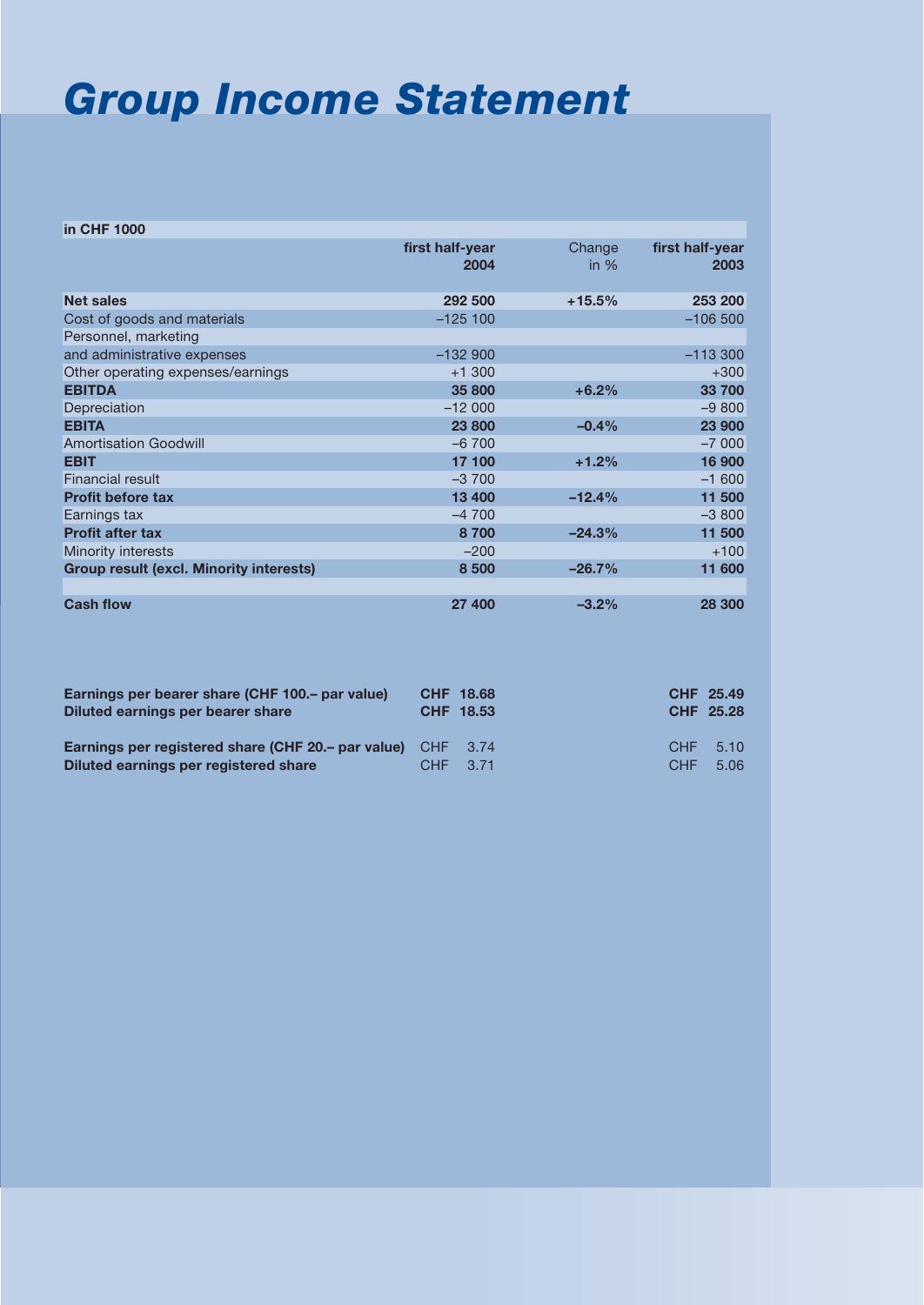# *Segment Information*

| in CHF million                    |       |                 |          |       |                 |
|-----------------------------------|-------|-----------------|----------|-------|-----------------|
|                                   |       | first half-year | Change   |       | first half-year |
|                                   |       | 2004            | in $%$   |       | 2003            |
| <b>Net sales by Group Divison</b> |       |                 |          |       |                 |
|                                   |       |                 |          |       |                 |
| <b>Health Care</b>                | 107.9 | 36.9%           | $+4.1%$  | 103.7 | 41.0%           |
| <b>Industrial Applications</b>    | 182.1 | 62.3%           | $+23.8%$ | 147.1 | 58.1%           |
| Other/Consolidation               | 2.5   | 0.8%            | $+4.2%$  | 2.4   | 0.9%            |
|                                   |       |                 |          |       |                 |
| <b>Total Net sales</b>            | 292.5 | 100%            | $+15.5%$ | 253.2 | 100%            |
|                                   |       |                 |          |       |                 |
|                                   |       |                 |          |       |                 |
|                                   |       |                 |          |       |                 |
|                                   |       |                 |          |       |                 |
| <b>EBIT by Group Division</b>     |       |                 |          |       |                 |
|                                   |       |                 |          |       |                 |
| <b>Health Care</b>                | 8.5   | 49.7%           | $+34.9%$ | 6.3   | 37.3%           |
| <b>Industrial Applications</b>    | 7.3   | 42.7%           | $-20.7%$ | 9.2   | 54.4%           |
| Other/Consolidation               | 1.3   | 7.6%            | $-7.1%$  | 1.4   | 8.3%            |
|                                   |       |                 |          |       |                 |
| <b>Total EBIT</b>                 | 17.1  | 100%            | $+1.2%$  | 16.9  | 100%            |
|                                   |       |                 |          |       |                 |
|                                   |       |                 |          |       |                 |
|                                   |       |                 |          |       |                 |
| <b>EBIT in % of sales</b>         |       |                 |          |       |                 |
| <b>Health Care</b>                | 7.9%  |                 |          | 6.1%  |                 |
| <b>Industrial Applications</b>    | 4.0%  |                 |          | 6.3%  |                 |
|                                   |       |                 |          |       |                 |

| <b>Total EBIT</b> | 5.8% | 6.7% |
|-------------------|------|------|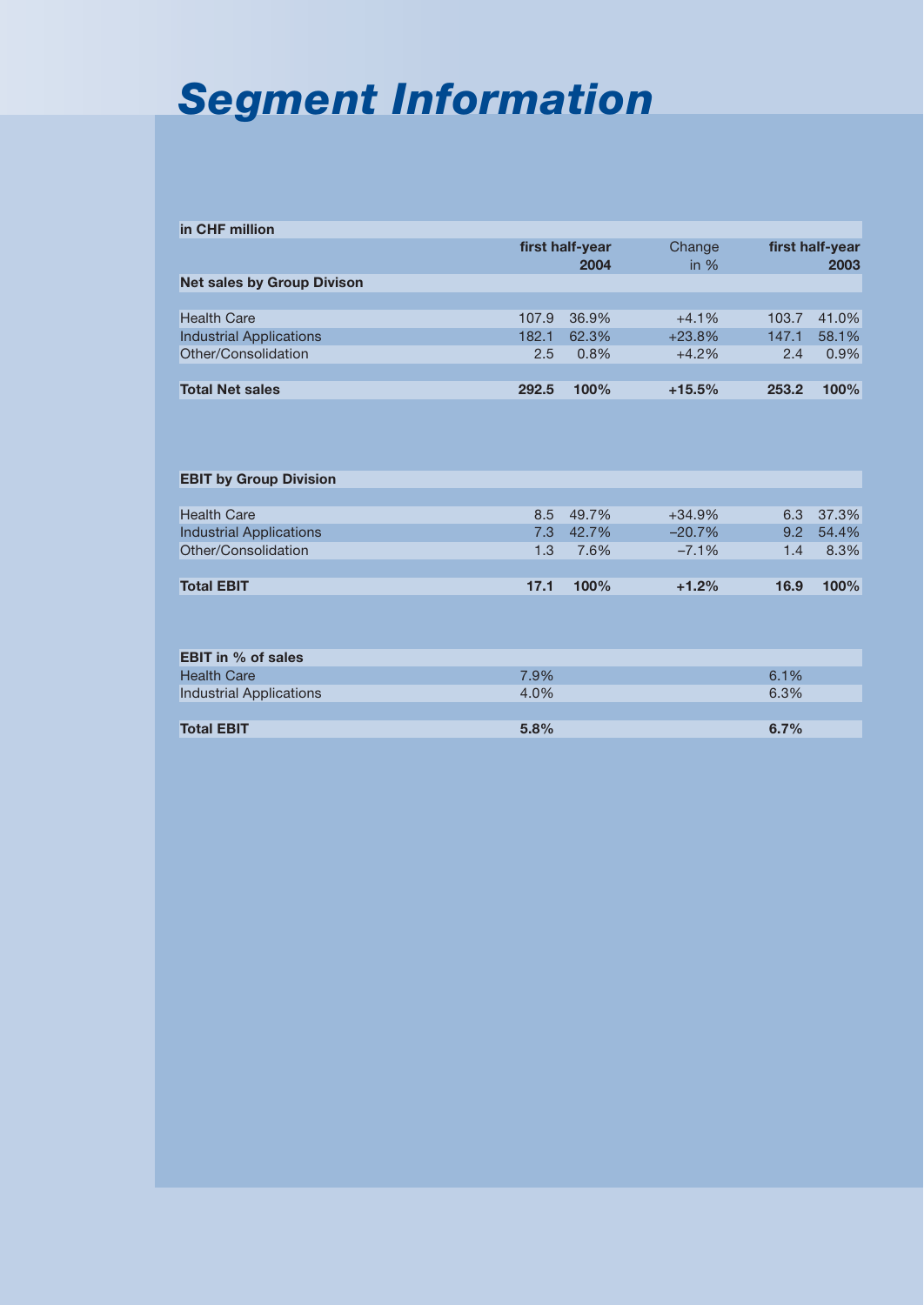## *Group Balance Sheet*

| in CHF 1000                                    |           |            |           |
|------------------------------------------------|-----------|------------|-----------|
|                                                | 30.6.2004 | 31.12.2003 | 30.6.2003 |
| <b>Assets</b>                                  |           |            |           |
| Cash at bank and in hand                       | 41 017    | 47 750     | 37 485    |
| Accounts receivable and prepaid expenses       | 125 029   | 104 890    | 100 838   |
| Inventories                                    | 98 427    | 100 497    | 89 0 28   |
| <b>Working capital</b>                         | 264 473   | 253 137    | 227 351   |
|                                                |           |            |           |
| Fixed assets                                   | 201 543   | 195 947    | 168 116   |
| <b>Financial assets</b>                        | 5 6 3 0   | 5956       | 2 5 4 1   |
| Intangible assets                              | 240 897   | 247 096    | 250 789   |
| Other fixed assets                             | 7881      | 8 0 5 0    | 8 2 0 4   |
| <b>Total fixed assets</b>                      | 455 951   | 457 049    | 429 650   |
|                                                |           |            |           |
| <b>Total assets</b>                            | 720 424   | 710 186    | 657 001   |
|                                                |           |            |           |
|                                                |           |            |           |
|                                                |           |            |           |
| <b>Equity and liability</b>                    |           |            |           |
| <b>Bank loans</b>                              | 71 045    | 75 624     | 44 450    |
| Accounts payable and prepaid expenses          | 87 544    | 73 826     | 72 633    |
| <b>Reserves</b>                                | 7 2 2 9   | 7 7 4 1    | 9 5 9 5   |
| <b>Short-term borrowings</b>                   | 165818    | 157 191    | 126 678   |
|                                                |           |            |           |
| Mortgage and loans                             | 54 007    | 50 788     | 40 122    |
| Other accounts payable                         | 8 2 3 9   | 7 6 6 5    | 8 9 6 9   |
| <b>Reserves</b>                                | 39 099    | 39 866     | 35 830    |
| <b>Long-term borrowings</b>                    | 101 345   | 98 319     | 84 921    |
|                                                |           |            |           |
| <b>Total borrowings</b>                        | 267 163   | 255 510    | 211 599   |
|                                                |           |            |           |
| <b>Minority interests</b>                      | 2611      | 2441       | 2 2 2 2   |
|                                                |           |            |           |
| Share capital                                  | 46 089    | 45 905     | 45 760    |
| Capital and retained earnings                  | 404 561   | 406 330    | 397 420   |
| <b>Total equity (excl. Minority interests)</b> | 450 650   | 452 235    | 443 180   |
|                                                |           |            |           |
| <b>Total liabilities</b>                       | 720 424   | 710 186    | 657 001   |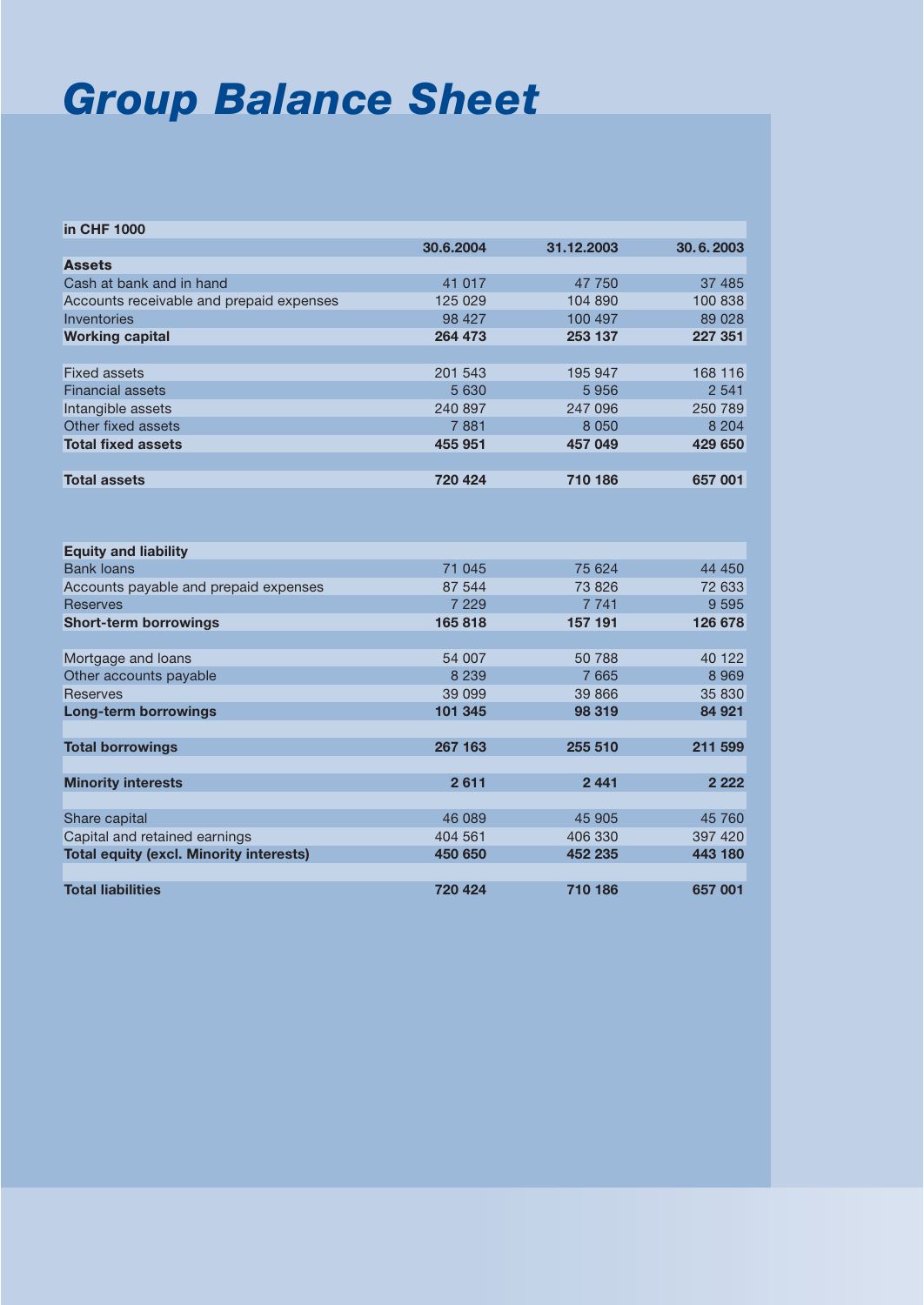### *Consolidated flow of funds*

| in CHF 1000                                               |                         |                         |
|-----------------------------------------------------------|-------------------------|-------------------------|
|                                                           | first half-year<br>2004 | first half-year<br>2003 |
| Flow of funds from operating activities                   | 23 3 29                 | 17 250                  |
| Investments in fixed assets                               | $-13950$                | $-19700$                |
| Acquisition of holdings                                   | $-2974$                 |                         |
| Flow of funds from investment activities                  | $-16924$                | $-19700$                |
|                                                           |                         |                         |
| <b>Free Cash flow</b>                                     | 6405                    | $-2450$                 |
|                                                           |                         |                         |
| Changes in bank loans and loans                           | $-2502$                 | $-3600$                 |
| Other financial activities                                | $+3$                    | $-300$                  |
| Sale/purchase of treasury stock                           | $+453$                  | $+2215$                 |
| Dividend distribution                                     | $-11063$                | $-10932$                |
|                                                           |                         |                         |
| <b>Flow of funds from financial activities</b>            | $-13109$                | $-12617$                |
|                                                           |                         |                         |
| Exchange rate differences                                 | $-29$                   | 0                       |
|                                                           |                         |                         |
| Change in Cash at bank and in hand                        | $-6733$                 | $-15067$                |
| Change in Cash at bank and in hand at beginning of period | 47 750                  | 52 552                  |
| Change in Cash at bank and in hand at end of period       | 41 017                  | 37 485                  |
|                                                           |                         |                         |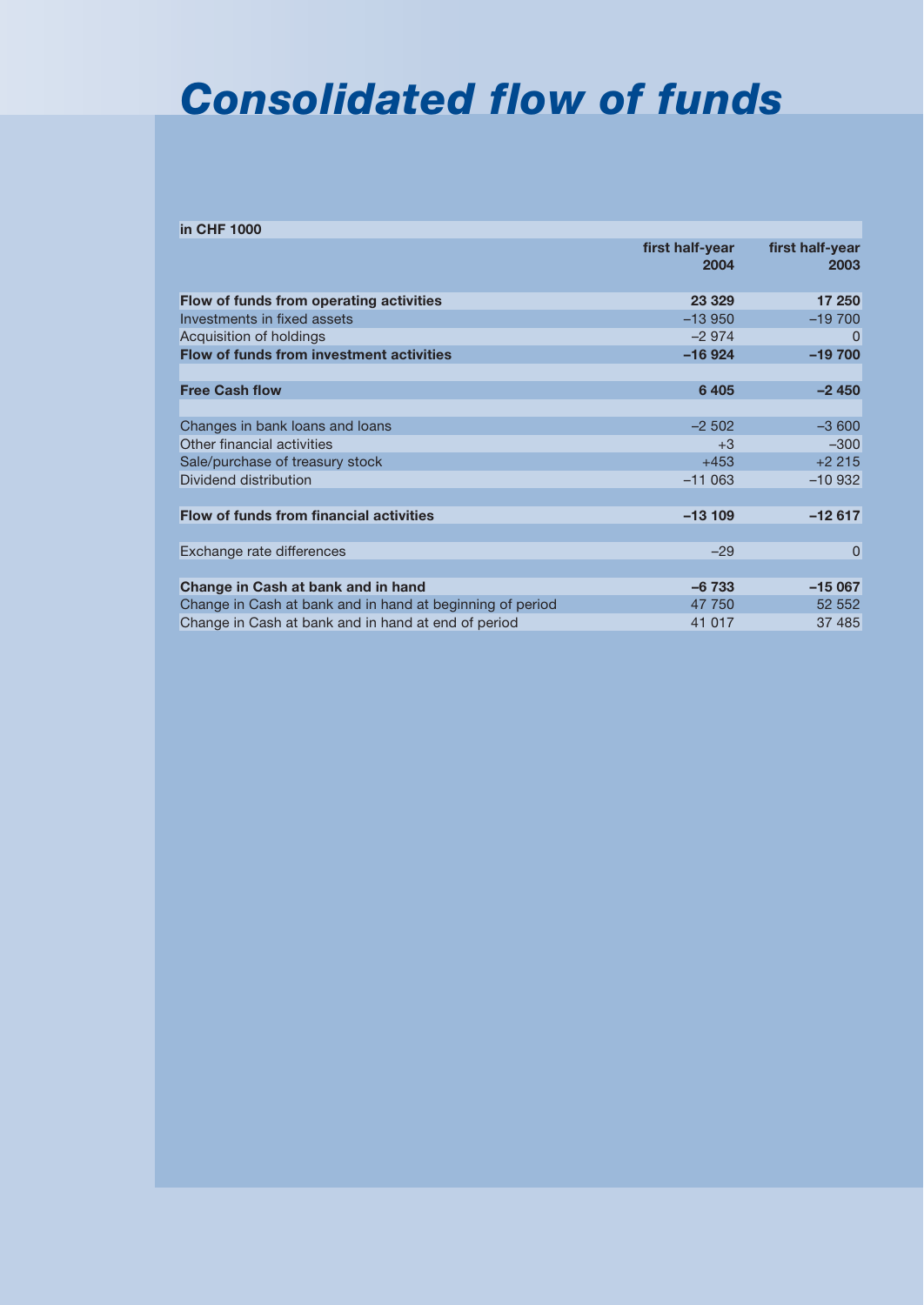# *Shareholders' Equity*

| in CHF 1000              |              | <b>Shareholders' Equity</b> |                      |                 |               |                 |
|--------------------------|--------------|-----------------------------|----------------------|-----------------|---------------|-----------------|
|                          | <b>Share</b> | <b>Additional</b>           | <b>Exchange rate</b> | <b>Retained</b> | <b>Total</b>  | <b>Minority</b> |
|                          |              |                             | differences          |                 |               | interest        |
|                          |              | capital paid-in capital     |                      | earnings        | <b>Equity</b> |                 |
| 31.12.2002               | 45 446       | 28 642                      | $-7100$              | 372826          | 439 814       | 2 3 2 2         |
| Dividend distribution    |              |                             |                      | $-10932$        | $-10932$      |                 |
| Half-year result 1/03    |              |                             |                      | 11 600          | 11 600        | $-100$          |
| <b>Currency effects</b>  |              |                             | 486                  |                 | 486           |                 |
| Change in treasury stock | 314          |                             |                      | 1898            | 2 2 1 2       |                 |
| 30.6.2003                | 45 760       | 28 642                      | $-6614$              | 375 392         | 443 180       | 2 2 2 2         |
|                          |              |                             |                      |                 |               |                 |
| Dividend distribution    |              |                             |                      |                 |               | $-111$          |
| Half-year result 2/03    |              |                             |                      | 11 525          | 11 525        | 75              |
| Minority interests in    |              |                             |                      |                 |               |                 |
| founding Capital         |              |                             |                      |                 |               | 126             |
| <b>Currency effects</b>  |              |                             | $-3599$              |                 | $-3599$       | 129             |
| Change in treasury stock | 145          |                             |                      | 984             | 1 1 2 9       |                 |
| 31.12.2003               | 45 905       | 28 642                      | $-10213$             | 387 901         | 452 235       | 2441            |
|                          |              |                             |                      |                 |               |                 |
| Dividend distribution    |              |                             |                      | $-11063$        | $-11063$      |                 |
| Half-year result 1/04    |              |                             |                      | 8 4 5 2         | 8 4 5 2       | 170             |
| <b>Currency effects</b>  |              |                             | $-453$               |                 | $-453$        |                 |
| Change in treasury stock | 184          |                             |                      | 1 2 9 5         | 1 4 7 9       |                 |
| 30.6.2004                | 46 089       | 28 642                      | $-10666$             | 386 585         | 450 650       | 2611            |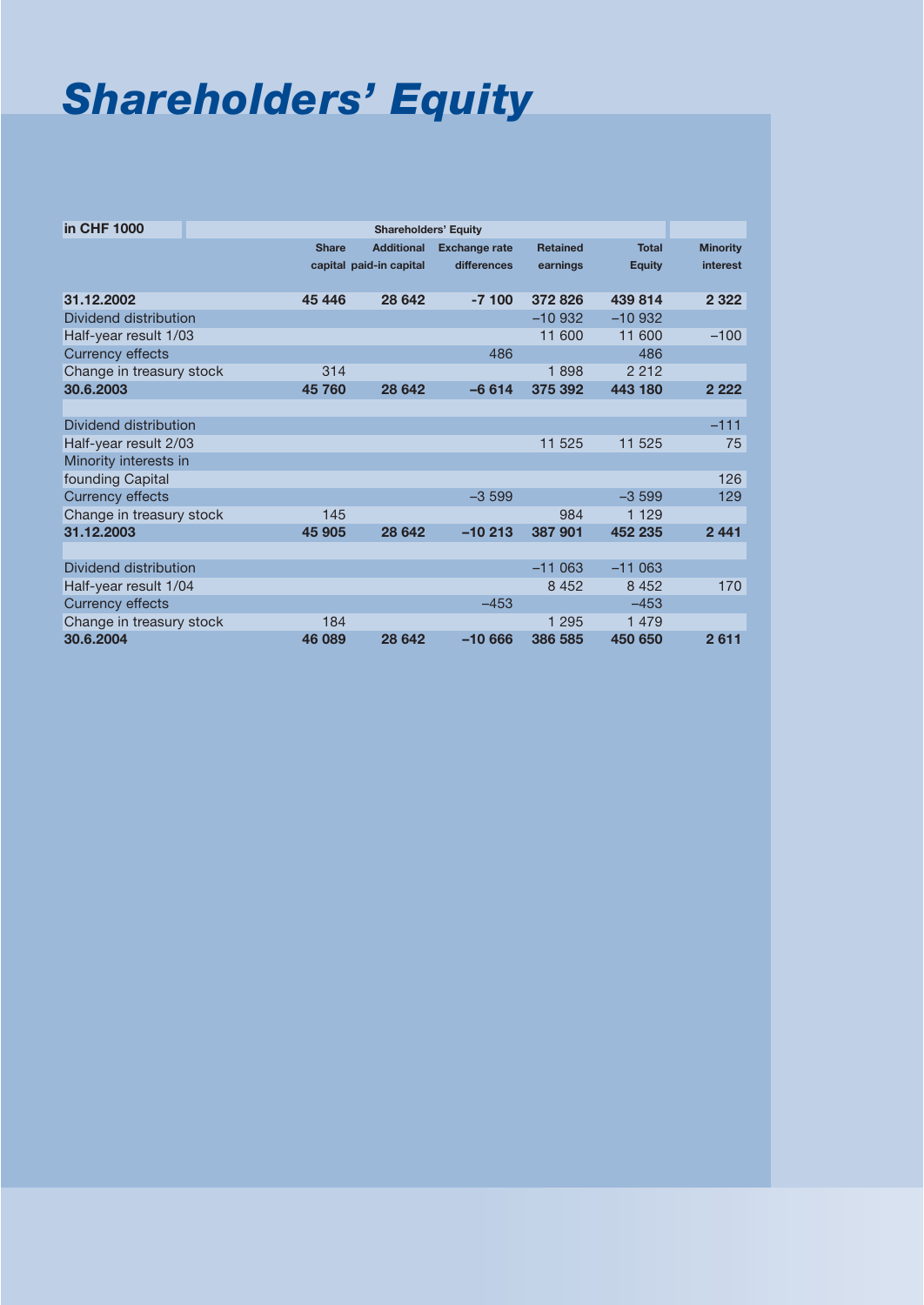## *Group results – Notes*

### **General remark**

This half-year report was prepared in accordance with the International Financial Reporting Standards (IFRS) and the published interpretations thereof.

### **Principles of valuation**

This unaudited half-year report was prepared using the same principles of valuation as in the year-end report 2003.

This report contains forward-looking statements that include risk and uncertainties regarding future global developments that cannot be influenced by the company.